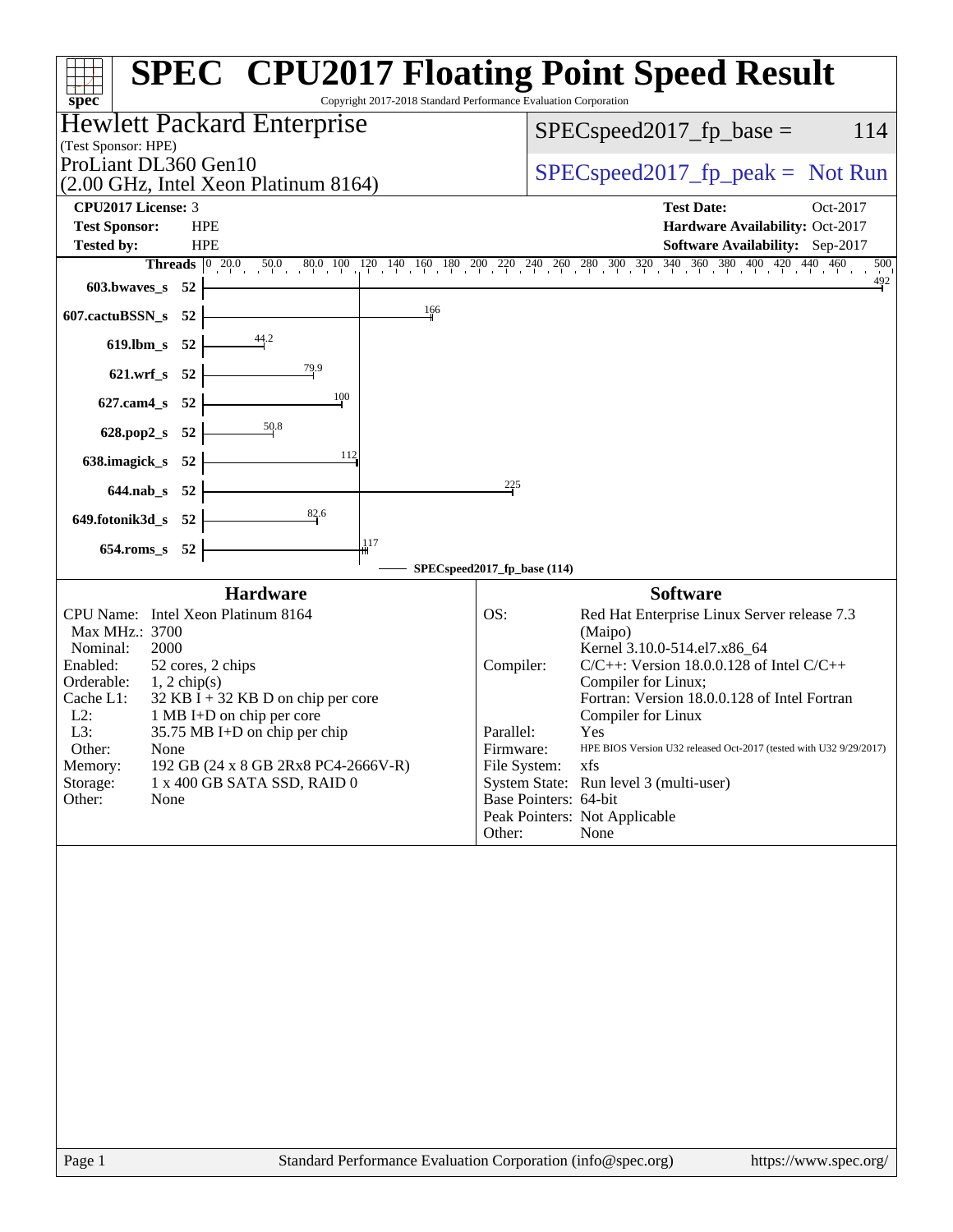# **[SPEC CPU2017 Floating Point Speed Result](http://www.spec.org/auto/cpu2017/Docs/result-fields.html#SPECCPU2017FloatingPointSpeedResult)**

Copyright 2017-2018 Standard Performance Evaluation Corporation

## Hewlett Packard Enterprise

(Test Sponsor: HPE)

**[spec](http://www.spec.org/)**

(2.00 GHz, Intel Xeon Platinum 8164)

 $SPEC speed2017_fp\_base = 114$ 

ProLiant DL360 Gen10  $SPEC speed2017$  [p\_peak = Not Run

**[CPU2017 License:](http://www.spec.org/auto/cpu2017/Docs/result-fields.html#CPU2017License)** 3 **[Test Date:](http://www.spec.org/auto/cpu2017/Docs/result-fields.html#TestDate)** Oct-2017 **[Test Sponsor:](http://www.spec.org/auto/cpu2017/Docs/result-fields.html#TestSponsor)** HPE **[Hardware Availability:](http://www.spec.org/auto/cpu2017/Docs/result-fields.html#HardwareAvailability)** Oct-2017 **[Tested by:](http://www.spec.org/auto/cpu2017/Docs/result-fields.html#Testedby)** HPE **[Software Availability:](http://www.spec.org/auto/cpu2017/Docs/result-fields.html#SoftwareAvailability)** Sep-2017

# **[Results Table](http://www.spec.org/auto/cpu2017/Docs/result-fields.html#ResultsTable)**

|                                   | <b>Base</b>    |                |                |                |       | <b>Peak</b>    |            |                |                |              |                |              |                |              |
|-----------------------------------|----------------|----------------|----------------|----------------|-------|----------------|------------|----------------|----------------|--------------|----------------|--------------|----------------|--------------|
| <b>Benchmark</b>                  | <b>Threads</b> | <b>Seconds</b> | Ratio          | <b>Seconds</b> | Ratio | <b>Seconds</b> | Ratio      | <b>Threads</b> | <b>Seconds</b> | <b>Ratio</b> | <b>Seconds</b> | <b>Ratio</b> | <b>Seconds</b> | <b>Ratio</b> |
| 603.bwayes s                      | 52             | 120            | 493            | 120            | 492   | 120            | 492        |                |                |              |                |              |                |              |
| 607.cactuBSSN s                   | 52             | 101            | 165            | 100            | 166   | 100            | 166        |                |                |              |                |              |                |              |
| $619.1$ bm s                      | 52             | 118            | 44.2           | 119            | 44.2  | 119            | 44.1       |                |                |              |                |              |                |              |
| $621.wrf$ s                       | 52             | 165            | 79.9           | 166            | 79.8  | 166            | 79.9       |                |                |              |                |              |                |              |
| $627$ .cam $4 \text{ s}$          | 52             | 88.5           | 100            | 88.2           | 101   | 88.2           | <b>100</b> |                |                |              |                |              |                |              |
| $628.pop2_s$                      | 52             | 234            | 50.8           | 234            | 50.6  | 233            | 50.9       |                |                |              |                |              |                |              |
| 638.imagick_s                     | 52             | <u> 129</u>    | 112            | 130            | 111   | 129            | 112        |                |                |              |                |              |                |              |
| $644$ .nab s                      | 52             | 77.8           | 225            | 78.0           | 224   | 77.8           | 225        |                |                |              |                |              |                |              |
| 649.fotonik3d s                   | 52             | 110            | 82.6           | 110            | 82.9  | 111            | 82.3       |                |                |              |                |              |                |              |
| $654$ .roms s                     | 52             | 132            | 119            | 134            | 117   | 136            | 116        |                |                |              |                |              |                |              |
| $SPEC speed2017$ fp base =<br>114 |                |                |                |                |       |                |            |                |                |              |                |              |                |              |
| $SPECspeed2017_fp\_peak =$        |                |                | <b>Not Run</b> |                |       |                |            |                |                |              |                |              |                |              |

Results appear in the [order in which they were run.](http://www.spec.org/auto/cpu2017/Docs/result-fields.html#RunOrder) Bold underlined text [indicates a median measurement](http://www.spec.org/auto/cpu2017/Docs/result-fields.html#Median).

## **[Operating System Notes](http://www.spec.org/auto/cpu2017/Docs/result-fields.html#OperatingSystemNotes)**

 Stack size set to unlimited using "ulimit -s unlimited" Transparent Huge Pages enabled by default Filesystem page cache cleared with: shell invocation of 'sync; echo 3 > /proc/sys/vm/drop\_caches' prior to run irqbalance disabled with "systemctl stop irqbalance" tuned profile set wtih "tuned-adm profile throughput-performance"

#### **[General Notes](http://www.spec.org/auto/cpu2017/Docs/result-fields.html#GeneralNotes)**

Environment variables set by runcpu before the start of the run: KMP\_AFFINITY = "granularity=core,compact" LD\_LIBRARY\_PATH = "/home/cpu2017/lib/ia32:/home/cpu2017/lib/intel64:/home/cpu2017/je5.0.1-32" LD\_LIBRARY\_PATH = "\$LD\_LIBRARY\_PATH:/home/cpu2017/je5.0.1-64" OMP\_STACKSIZE = "192M"

 Binaries compiled on a system with 1x Intel Core i7-4790 CPU + 32GB RAM memory using Redhat Enterprise Linux 7.4

## **[Platform Notes](http://www.spec.org/auto/cpu2017/Docs/result-fields.html#PlatformNotes)**

BIOS Configuration: Intel Hyperthreading set to Disabled Thermal Configuration set to Maximum Cooling LLC Prefetch set to Enabled LLC Dead Line Allocation set to Disabled Memory Patrol Scrubbing set to Disabled Workload Profile set to General Peak Frequency Compute

**(Continued on next page)**

| Page 2 | Standard Performance Evaluation Corporation (info@spec.org) | https://www.spec.org/ |
|--------|-------------------------------------------------------------|-----------------------|
|--------|-------------------------------------------------------------|-----------------------|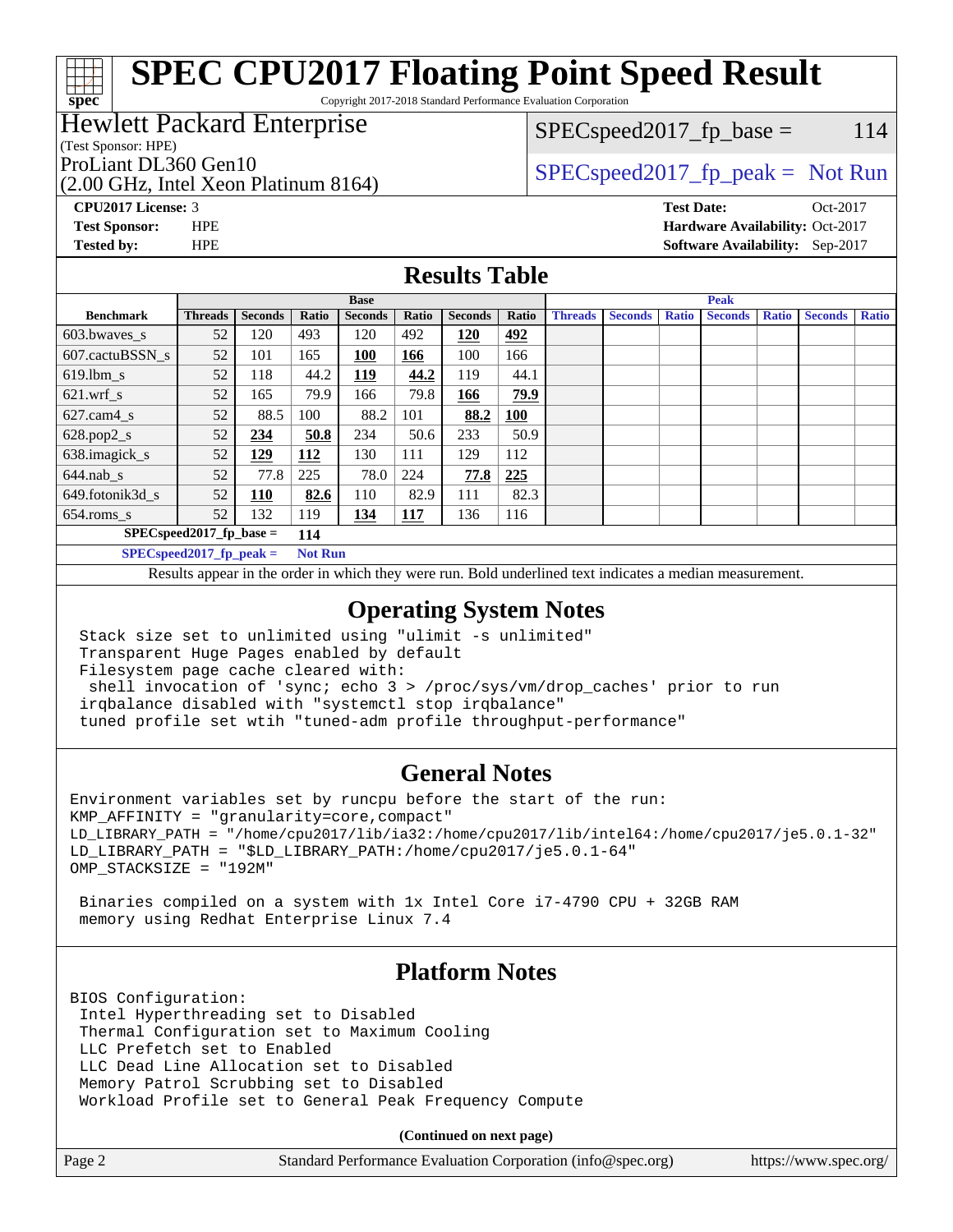# **[SPEC CPU2017 Floating Point Speed Result](http://www.spec.org/auto/cpu2017/Docs/result-fields.html#SPECCPU2017FloatingPointSpeedResult)**

Copyright 2017-2018 Standard Performance Evaluation Corporation

# Hewlett Packard Enterprise

 $SPEC speed2017<sub>fp</sub> base =  $114$$ 

## (Test Sponsor: HPE)

(2.00 GHz, Intel Xeon Platinum 8164)

ProLiant DL360 Gen10  $SPEC speed2017$  [p\_peak = Not Run

**[spec](http://www.spec.org/)**

**[CPU2017 License:](http://www.spec.org/auto/cpu2017/Docs/result-fields.html#CPU2017License)** 3 **[Test Date:](http://www.spec.org/auto/cpu2017/Docs/result-fields.html#TestDate)** Oct-2017 **[Test Sponsor:](http://www.spec.org/auto/cpu2017/Docs/result-fields.html#TestSponsor)** HPE **[Hardware Availability:](http://www.spec.org/auto/cpu2017/Docs/result-fields.html#HardwareAvailability)** Oct-2017 **[Tested by:](http://www.spec.org/auto/cpu2017/Docs/result-fields.html#Testedby)** HPE **[Software Availability:](http://www.spec.org/auto/cpu2017/Docs/result-fields.html#SoftwareAvailability)** Sep-2017

### **[Platform Notes \(Continued\)](http://www.spec.org/auto/cpu2017/Docs/result-fields.html#PlatformNotes)**

Page 3 Standard Performance Evaluation Corporation [\(info@spec.org\)](mailto:info@spec.org) <https://www.spec.org/> Energy/Performance Bias set to Maximum Performance Workload Profile set to Custom NUMA Group Size Optimization set to Flat Sysinfo program /home/cpu2017/bin/sysinfo Rev: r5797 of 2017-06-14 96c45e4568ad54c135fd618bcc091c0f running on DL360G10 Wed Nov 1 11:02:24 2017 SUT (System Under Test) info as seen by some common utilities. For more information on this section, see <https://www.spec.org/cpu2017/Docs/config.html#sysinfo> From /proc/cpuinfo model name : Intel(R) Xeon(R) Platinum 8164 CPU @ 2.00GHz 2 "physical id"s (chips) 52 "processors" cores, siblings (Caution: counting these is hw and system dependent. The following excerpts from /proc/cpuinfo might not be reliable. Use with caution.) cpu cores : 26 siblings : 26 physical 0: cores 0 1 2 3 4 5 6 8 9 10 11 12 13 16 17 18 19 20 21 22 24 25 26 27 28 29 physical 1: cores 0 1 2 3 4 5 6 8 9 10 11 12 13 16 17 18 19 20 21 22 24 25 26 27 28 29 From lscpu: Architecture: x86\_64 CPU op-mode(s): 32-bit, 64-bit Byte Order: Little Endian  $CPU(s):$  52 On-line CPU(s) list: 0-51 Thread(s) per core: 1 Core(s) per socket: 26 Socket(s): 2 NUMA node(s): 2 Vendor ID: GenuineIntel CPU family: 6 Model: 85<br>Model name: 1n Intel(R) Xeon(R) Platinum 8164 CPU @ 2.00GHz Stepping: 4 CPU MHz: 2000.000 BogoMIPS: 4004.62 Virtualization: VT-x L1d cache: 32K L1i cache: 32K L2 cache: 1024K L3 cache: 36608K NUMA node0 CPU(s): 0-25 **(Continued on next page)**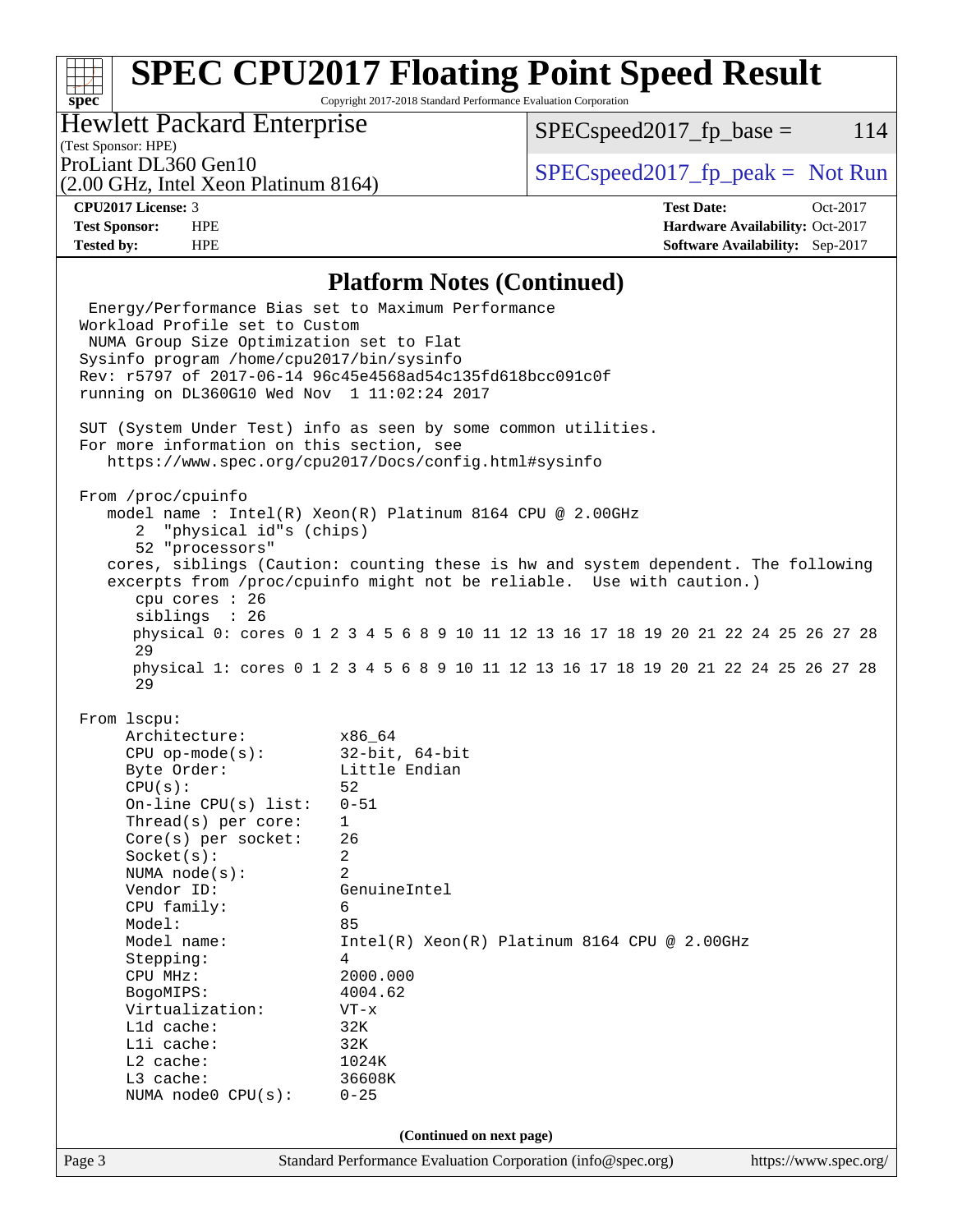#### **[spec](http://www.spec.org/) [SPEC CPU2017 Floating Point Speed Result](http://www.spec.org/auto/cpu2017/Docs/result-fields.html#SPECCPU2017FloatingPointSpeedResult)** Copyright 2017-2018 Standard Performance Evaluation Corporation (Test Sponsor: HPE) Hewlett Packard Enterprise (2.00 GHz, Intel Xeon Platinum 8164) ProLiant DL360 Gen10  $SPEC speed2017$  fp\_peak = Not Run  $SPEC speed2017<sub>fp</sub> base =  $114$$ **[CPU2017 License:](http://www.spec.org/auto/cpu2017/Docs/result-fields.html#CPU2017License)** 3 **[Test Date:](http://www.spec.org/auto/cpu2017/Docs/result-fields.html#TestDate)** Oct-2017 **[Test Sponsor:](http://www.spec.org/auto/cpu2017/Docs/result-fields.html#TestSponsor)** HPE **[Hardware Availability:](http://www.spec.org/auto/cpu2017/Docs/result-fields.html#HardwareAvailability)** Oct-2017 **[Tested by:](http://www.spec.org/auto/cpu2017/Docs/result-fields.html#Testedby)** HPE **[Software Availability:](http://www.spec.org/auto/cpu2017/Docs/result-fields.html#SoftwareAvailability)** Sep-2017 **[Platform Notes \(Continued\)](http://www.spec.org/auto/cpu2017/Docs/result-fields.html#PlatformNotes)** NUMA node1 CPU(s): 26-51 /proc/cpuinfo cache data cache size : 36608 KB From numactl --hardware WARNING: a numactl 'node' might or might not correspond to a physical chip. From /proc/meminfo MemTotal: 197745640 kB HugePages\_Total: 0 Hugepagesize: 2048 kB From /etc/\*release\* /etc/\*version\* os-release: NAME="Red Hat Enterprise Linux Server" VERSION="7.3 (Maipo)" ID="rhel" ID\_LIKE="fedora" VERSION\_ID="7.3" PRETTY\_NAME="Red Hat Enterprise Linux Server 7.3 (Maipo)" ANSI\_COLOR="0;31" CPE\_NAME="cpe:/o:redhat:enterprise\_linux:7.3:GA:server" redhat-release: Red Hat Enterprise Linux Server release 7.3 (Maipo) system-release: Red Hat Enterprise Linux Server release 7.3 (Maipo) system-release-cpe: cpe:/o:redhat:enterprise\_linux:7.3:ga:server uname -a: Linux DL360G10 3.10.0-514.el7.x86\_64 #1 SMP Wed Oct 19 11:24:13 EDT 2016 x86\_64 x86\_64 x86\_64 GNU/Linux run-level 3 Nov 1 04:11 SPEC is set to: /home/cpu2017 Filesystem Type Size Used Avail Use% Mounted on /dev/mapper/rhel\_dl360g10-home xfs 318G 40G 279G 13% /home Additional information from dmidecode follows. WARNING: Use caution when you interpret this section. The 'dmidecode' program reads system data which is "intended to allow hardware to be accurately determined", but the intent may not be met, as there are frequent changes to hardware, firmware, and the "DMTF SMBIOS" standard. BIOS HPE U32 09/29/2017 Memory: 24x UNKNOWN NOT AVAILABLE 8 GB 2 rank 2666 (End of data from sysinfo program)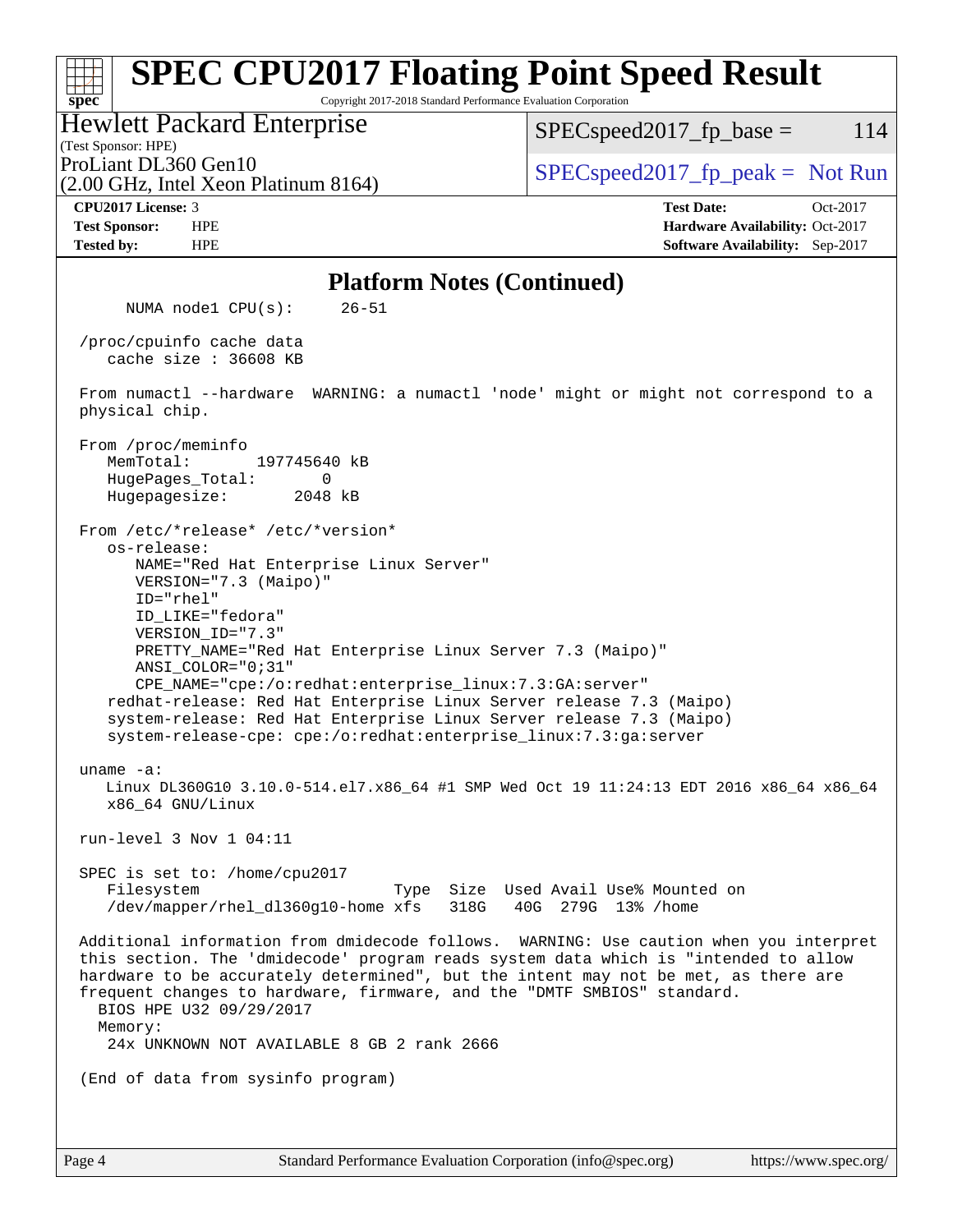#### **[spec](http://www.spec.org/) [SPEC CPU2017 Floating Point Speed Result](http://www.spec.org/auto/cpu2017/Docs/result-fields.html#SPECCPU2017FloatingPointSpeedResult)** Copyright 2017-2018 Standard Performance Evaluation Corporation

# Hewlett Packard Enterprise

 $SPEC speed2017_fp\_base = 114$ 

# (Test Sponsor: HPE)

(2.00 GHz, Intel Xeon Platinum 8164)

ProLiant DL360 Gen10<br>  $\begin{array}{r} \text{SPEC speed2017\_fp\_peak = Not Run} \\ \text{SPEC speed2017\_fp\_peak = Not Run} \end{array}$ 

**[Tested by:](http://www.spec.org/auto/cpu2017/Docs/result-fields.html#Testedby)** HPE **[Software Availability:](http://www.spec.org/auto/cpu2017/Docs/result-fields.html#SoftwareAvailability)** Sep-2017

**[CPU2017 License:](http://www.spec.org/auto/cpu2017/Docs/result-fields.html#CPU2017License)** 3 **[Test Date:](http://www.spec.org/auto/cpu2017/Docs/result-fields.html#TestDate)** Oct-2017 **[Test Sponsor:](http://www.spec.org/auto/cpu2017/Docs/result-fields.html#TestSponsor)** HPE **[Hardware Availability:](http://www.spec.org/auto/cpu2017/Docs/result-fields.html#HardwareAvailability)** Oct-2017

# **[Compiler Version Notes](http://www.spec.org/auto/cpu2017/Docs/result-fields.html#CompilerVersionNotes)**

| 619.1bm s(base) 638.imagick s(base) 644.nab s(base)<br><sub>CC</sub>                                                                                                |  |  |  |  |  |  |
|---------------------------------------------------------------------------------------------------------------------------------------------------------------------|--|--|--|--|--|--|
| icc (ICC) 18.0.0 20170811<br>Copyright (C) 1985-2017 Intel Corporation. All rights reserved.                                                                        |  |  |  |  |  |  |
| 607.cactuBSSN s(base)<br>FC                                                                                                                                         |  |  |  |  |  |  |
| icpc (ICC) 18.0.0 20170811<br>Copyright (C) 1985-2017 Intel Corporation. All rights reserved.<br>icc (ICC) 18.0.0 20170811                                          |  |  |  |  |  |  |
| Copyright (C) 1985-2017 Intel Corporation. All rights reserved.<br>ifort (IFORT) 18.0.0 20170811<br>Copyright (C) 1985-2017 Intel Corporation. All rights reserved. |  |  |  |  |  |  |
| FC 603.bwaves_s(base) 649.fotonik3d_s(base) 654.roms_s(base)                                                                                                        |  |  |  |  |  |  |
| ifort (IFORT) 18.0.0 20170811<br>Copyright (C) 1985-2017 Intel Corporation. All rights reserved.                                                                    |  |  |  |  |  |  |
| --------------------------<br>CC $621.$ wrf $s(base)$ 627.cam4 $s(base)$ 628.pop2 $s(base)$                                                                         |  |  |  |  |  |  |
| ifort (IFORT) 18.0.0 20170811<br>Copyright (C) 1985-2017 Intel Corporation. All rights reserved.<br>icc (ICC) 18.0.0 20170811                                       |  |  |  |  |  |  |
| Copyright (C) 1985-2017 Intel Corporation. All rights reserved.                                                                                                     |  |  |  |  |  |  |

# **[Base Compiler Invocation](http://www.spec.org/auto/cpu2017/Docs/result-fields.html#BaseCompilerInvocation)**

[C benchmarks](http://www.spec.org/auto/cpu2017/Docs/result-fields.html#Cbenchmarks): [icc](http://www.spec.org/cpu2017/results/res2017q4/cpu2017-20171114-00840.flags.html#user_CCbase_intel_icc_18.0_66fc1ee009f7361af1fbd72ca7dcefbb700085f36577c54f309893dd4ec40d12360134090235512931783d35fd58c0460139e722d5067c5574d8eaf2b3e37e92)

[Fortran benchmarks](http://www.spec.org/auto/cpu2017/Docs/result-fields.html#Fortranbenchmarks): [ifort](http://www.spec.org/cpu2017/results/res2017q4/cpu2017-20171114-00840.flags.html#user_FCbase_intel_ifort_18.0_8111460550e3ca792625aed983ce982f94888b8b503583aa7ba2b8303487b4d8a21a13e7191a45c5fd58ff318f48f9492884d4413fa793fd88dd292cad7027ca)

[Benchmarks using both Fortran and C](http://www.spec.org/auto/cpu2017/Docs/result-fields.html#BenchmarksusingbothFortranandC): [ifort](http://www.spec.org/cpu2017/results/res2017q4/cpu2017-20171114-00840.flags.html#user_CC_FCbase_intel_ifort_18.0_8111460550e3ca792625aed983ce982f94888b8b503583aa7ba2b8303487b4d8a21a13e7191a45c5fd58ff318f48f9492884d4413fa793fd88dd292cad7027ca) [icc](http://www.spec.org/cpu2017/results/res2017q4/cpu2017-20171114-00840.flags.html#user_CC_FCbase_intel_icc_18.0_66fc1ee009f7361af1fbd72ca7dcefbb700085f36577c54f309893dd4ec40d12360134090235512931783d35fd58c0460139e722d5067c5574d8eaf2b3e37e92)

**(Continued on next page)**

Page 5 Standard Performance Evaluation Corporation [\(info@spec.org\)](mailto:info@spec.org) <https://www.spec.org/>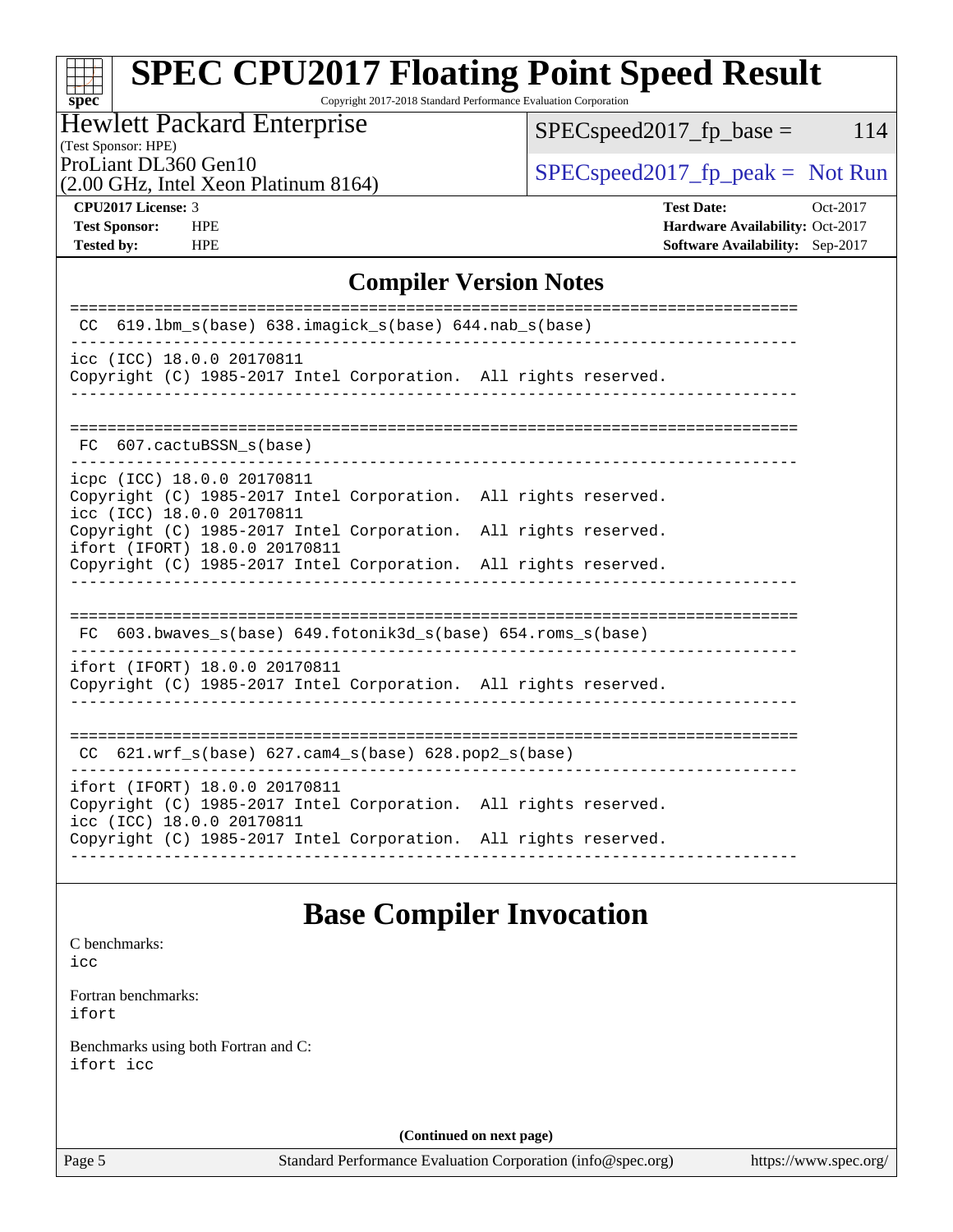# **[SPEC CPU2017 Floating Point Speed Result](http://www.spec.org/auto/cpu2017/Docs/result-fields.html#SPECCPU2017FloatingPointSpeedResult)**

Copyright 2017-2018 Standard Performance Evaluation Corporation

Hewlett Packard Enterprise

(Test Sponsor: HPE)

 $SPEC speed2017<sub>fr</sub> base = 114$ 

(2.00 GHz, Intel Xeon Platinum 8164)

ProLiant DL360 Gen10  $SPEC speed2017$  [p\_peak = Not Run

**[spec](http://www.spec.org/)**

**[CPU2017 License:](http://www.spec.org/auto/cpu2017/Docs/result-fields.html#CPU2017License)** 3 **[Test Date:](http://www.spec.org/auto/cpu2017/Docs/result-fields.html#TestDate)** Oct-2017 **[Test Sponsor:](http://www.spec.org/auto/cpu2017/Docs/result-fields.html#TestSponsor)** HPE **[Hardware Availability:](http://www.spec.org/auto/cpu2017/Docs/result-fields.html#HardwareAvailability)** Oct-2017 **[Tested by:](http://www.spec.org/auto/cpu2017/Docs/result-fields.html#Testedby)** HPE **[Software Availability:](http://www.spec.org/auto/cpu2017/Docs/result-fields.html#SoftwareAvailability)** Sep-2017

# **[Base Compiler Invocation \(Continued\)](http://www.spec.org/auto/cpu2017/Docs/result-fields.html#BaseCompilerInvocation)**

[Benchmarks using Fortran, C, and C++:](http://www.spec.org/auto/cpu2017/Docs/result-fields.html#BenchmarksusingFortranCandCXX) [icpc](http://www.spec.org/cpu2017/results/res2017q4/cpu2017-20171114-00840.flags.html#user_CC_CXX_FCbase_intel_icpc_18.0_c510b6838c7f56d33e37e94d029a35b4a7bccf4766a728ee175e80a419847e808290a9b78be685c44ab727ea267ec2f070ec5dc83b407c0218cded6866a35d07) [icc](http://www.spec.org/cpu2017/results/res2017q4/cpu2017-20171114-00840.flags.html#user_CC_CXX_FCbase_intel_icc_18.0_66fc1ee009f7361af1fbd72ca7dcefbb700085f36577c54f309893dd4ec40d12360134090235512931783d35fd58c0460139e722d5067c5574d8eaf2b3e37e92) [ifort](http://www.spec.org/cpu2017/results/res2017q4/cpu2017-20171114-00840.flags.html#user_CC_CXX_FCbase_intel_ifort_18.0_8111460550e3ca792625aed983ce982f94888b8b503583aa7ba2b8303487b4d8a21a13e7191a45c5fd58ff318f48f9492884d4413fa793fd88dd292cad7027ca)

# **[Base Portability Flags](http://www.spec.org/auto/cpu2017/Docs/result-fields.html#BasePortabilityFlags)**

 603.bwaves\_s: [-DSPEC\\_LP64](http://www.spec.org/cpu2017/results/res2017q4/cpu2017-20171114-00840.flags.html#suite_basePORTABILITY603_bwaves_s_DSPEC_LP64) 607.cactuBSSN\_s: [-DSPEC\\_LP64](http://www.spec.org/cpu2017/results/res2017q4/cpu2017-20171114-00840.flags.html#suite_basePORTABILITY607_cactuBSSN_s_DSPEC_LP64) 619.lbm\_s: [-DSPEC\\_LP64](http://www.spec.org/cpu2017/results/res2017q4/cpu2017-20171114-00840.flags.html#suite_basePORTABILITY619_lbm_s_DSPEC_LP64) 621.wrf\_s: [-DSPEC\\_LP64](http://www.spec.org/cpu2017/results/res2017q4/cpu2017-20171114-00840.flags.html#suite_basePORTABILITY621_wrf_s_DSPEC_LP64) [-DSPEC\\_CASE\\_FLAG](http://www.spec.org/cpu2017/results/res2017q4/cpu2017-20171114-00840.flags.html#b621.wrf_s_baseCPORTABILITY_DSPEC_CASE_FLAG) [-convert big\\_endian](http://www.spec.org/cpu2017/results/res2017q4/cpu2017-20171114-00840.flags.html#user_baseFPORTABILITY621_wrf_s_convert_big_endian_c3194028bc08c63ac5d04de18c48ce6d347e4e562e8892b8bdbdc0214820426deb8554edfa529a3fb25a586e65a3d812c835984020483e7e73212c4d31a38223) 627.cam4\_s: [-DSPEC\\_LP64](http://www.spec.org/cpu2017/results/res2017q4/cpu2017-20171114-00840.flags.html#suite_basePORTABILITY627_cam4_s_DSPEC_LP64) [-DSPEC\\_CASE\\_FLAG](http://www.spec.org/cpu2017/results/res2017q4/cpu2017-20171114-00840.flags.html#b627.cam4_s_baseCPORTABILITY_DSPEC_CASE_FLAG) 628.pop2\_s: [-DSPEC\\_LP64](http://www.spec.org/cpu2017/results/res2017q4/cpu2017-20171114-00840.flags.html#suite_basePORTABILITY628_pop2_s_DSPEC_LP64) [-DSPEC\\_CASE\\_FLAG](http://www.spec.org/cpu2017/results/res2017q4/cpu2017-20171114-00840.flags.html#b628.pop2_s_baseCPORTABILITY_DSPEC_CASE_FLAG) [-convert big\\_endian](http://www.spec.org/cpu2017/results/res2017q4/cpu2017-20171114-00840.flags.html#user_baseFPORTABILITY628_pop2_s_convert_big_endian_c3194028bc08c63ac5d04de18c48ce6d347e4e562e8892b8bdbdc0214820426deb8554edfa529a3fb25a586e65a3d812c835984020483e7e73212c4d31a38223) [-assume byterecl](http://www.spec.org/cpu2017/results/res2017q4/cpu2017-20171114-00840.flags.html#user_baseFPORTABILITY628_pop2_s_assume_byterecl_7e47d18b9513cf18525430bbf0f2177aa9bf368bc7a059c09b2c06a34b53bd3447c950d3f8d6c70e3faf3a05c8557d66a5798b567902e8849adc142926523472) 638.imagick\_s: [-DSPEC\\_LP64](http://www.spec.org/cpu2017/results/res2017q4/cpu2017-20171114-00840.flags.html#suite_basePORTABILITY638_imagick_s_DSPEC_LP64) 644.nab\_s: [-DSPEC\\_LP64](http://www.spec.org/cpu2017/results/res2017q4/cpu2017-20171114-00840.flags.html#suite_basePORTABILITY644_nab_s_DSPEC_LP64) 649.fotonik3d\_s: [-DSPEC\\_LP64](http://www.spec.org/cpu2017/results/res2017q4/cpu2017-20171114-00840.flags.html#suite_basePORTABILITY649_fotonik3d_s_DSPEC_LP64) 654.roms\_s: [-DSPEC\\_LP64](http://www.spec.org/cpu2017/results/res2017q4/cpu2017-20171114-00840.flags.html#suite_basePORTABILITY654_roms_s_DSPEC_LP64)

# **[Base Optimization Flags](http://www.spec.org/auto/cpu2017/Docs/result-fields.html#BaseOptimizationFlags)**

#### [C benchmarks](http://www.spec.org/auto/cpu2017/Docs/result-fields.html#Cbenchmarks):

[-xCORE-AVX2](http://www.spec.org/cpu2017/results/res2017q4/cpu2017-20171114-00840.flags.html#user_CCbase_f-xCORE-AVX2) [-ipo](http://www.spec.org/cpu2017/results/res2017q4/cpu2017-20171114-00840.flags.html#user_CCbase_f-ipo) [-O3](http://www.spec.org/cpu2017/results/res2017q4/cpu2017-20171114-00840.flags.html#user_CCbase_f-O3) [-no-prec-div](http://www.spec.org/cpu2017/results/res2017q4/cpu2017-20171114-00840.flags.html#user_CCbase_f-no-prec-div) [-qopt-prefetch](http://www.spec.org/cpu2017/results/res2017q4/cpu2017-20171114-00840.flags.html#user_CCbase_f-qopt-prefetch) [-ffinite-math-only](http://www.spec.org/cpu2017/results/res2017q4/cpu2017-20171114-00840.flags.html#user_CCbase_f_finite_math_only_cb91587bd2077682c4b38af759c288ed7c732db004271a9512da14a4f8007909a5f1427ecbf1a0fb78ff2a814402c6114ac565ca162485bbcae155b5e4258871) [-qopt-mem-layout-trans=3](http://www.spec.org/cpu2017/results/res2017q4/cpu2017-20171114-00840.flags.html#user_CCbase_f-qopt-mem-layout-trans_de80db37974c74b1f0e20d883f0b675c88c3b01e9d123adea9b28688d64333345fb62bc4a798493513fdb68f60282f9a726aa07f478b2f7113531aecce732043) [-qopenmp](http://www.spec.org/cpu2017/results/res2017q4/cpu2017-20171114-00840.flags.html#user_CCbase_qopenmp_16be0c44f24f464004c6784a7acb94aca937f053568ce72f94b139a11c7c168634a55f6653758ddd83bcf7b8463e8028bb0b48b77bcddc6b78d5d95bb1df2967) [-DSPEC\\_OPENMP](http://www.spec.org/cpu2017/results/res2017q4/cpu2017-20171114-00840.flags.html#suite_CCbase_DSPEC_OPENMP)

[Fortran benchmarks](http://www.spec.org/auto/cpu2017/Docs/result-fields.html#Fortranbenchmarks):

[-DSPEC\\_OPENMP](http://www.spec.org/cpu2017/results/res2017q4/cpu2017-20171114-00840.flags.html#suite_FCbase_DSPEC_OPENMP) [-xCORE-AVX2](http://www.spec.org/cpu2017/results/res2017q4/cpu2017-20171114-00840.flags.html#user_FCbase_f-xCORE-AVX2) [-ipo](http://www.spec.org/cpu2017/results/res2017q4/cpu2017-20171114-00840.flags.html#user_FCbase_f-ipo) [-O3](http://www.spec.org/cpu2017/results/res2017q4/cpu2017-20171114-00840.flags.html#user_FCbase_f-O3) [-no-prec-div](http://www.spec.org/cpu2017/results/res2017q4/cpu2017-20171114-00840.flags.html#user_FCbase_f-no-prec-div) [-qopt-prefetch](http://www.spec.org/cpu2017/results/res2017q4/cpu2017-20171114-00840.flags.html#user_FCbase_f-qopt-prefetch) [-ffinite-math-only](http://www.spec.org/cpu2017/results/res2017q4/cpu2017-20171114-00840.flags.html#user_FCbase_f_finite_math_only_cb91587bd2077682c4b38af759c288ed7c732db004271a9512da14a4f8007909a5f1427ecbf1a0fb78ff2a814402c6114ac565ca162485bbcae155b5e4258871) [-qopt-mem-layout-trans=3](http://www.spec.org/cpu2017/results/res2017q4/cpu2017-20171114-00840.flags.html#user_FCbase_f-qopt-mem-layout-trans_de80db37974c74b1f0e20d883f0b675c88c3b01e9d123adea9b28688d64333345fb62bc4a798493513fdb68f60282f9a726aa07f478b2f7113531aecce732043) [-qopenmp](http://www.spec.org/cpu2017/results/res2017q4/cpu2017-20171114-00840.flags.html#user_FCbase_qopenmp_16be0c44f24f464004c6784a7acb94aca937f053568ce72f94b139a11c7c168634a55f6653758ddd83bcf7b8463e8028bb0b48b77bcddc6b78d5d95bb1df2967) [-nostandard-realloc-lhs](http://www.spec.org/cpu2017/results/res2017q4/cpu2017-20171114-00840.flags.html#user_FCbase_f_2003_std_realloc_82b4557e90729c0f113870c07e44d33d6f5a304b4f63d4c15d2d0f1fab99f5daaed73bdb9275d9ae411527f28b936061aa8b9c8f2d63842963b95c9dd6426b8a) [-align array32byte](http://www.spec.org/cpu2017/results/res2017q4/cpu2017-20171114-00840.flags.html#user_FCbase_align_array32byte_b982fe038af199962ba9a80c053b8342c548c85b40b8e86eb3cc33dee0d7986a4af373ac2d51c3f7cf710a18d62fdce2948f201cd044323541f22fc0fffc51b6)

[Benchmarks using both Fortran and C](http://www.spec.org/auto/cpu2017/Docs/result-fields.html#BenchmarksusingbothFortranandC): [-xCORE-AVX2](http://www.spec.org/cpu2017/results/res2017q4/cpu2017-20171114-00840.flags.html#user_CC_FCbase_f-xCORE-AVX2) [-ipo](http://www.spec.org/cpu2017/results/res2017q4/cpu2017-20171114-00840.flags.html#user_CC_FCbase_f-ipo) [-O3](http://www.spec.org/cpu2017/results/res2017q4/cpu2017-20171114-00840.flags.html#user_CC_FCbase_f-O3) [-no-prec-div](http://www.spec.org/cpu2017/results/res2017q4/cpu2017-20171114-00840.flags.html#user_CC_FCbase_f-no-prec-div) [-qopt-prefetch](http://www.spec.org/cpu2017/results/res2017q4/cpu2017-20171114-00840.flags.html#user_CC_FCbase_f-qopt-prefetch) [-ffinite-math-only](http://www.spec.org/cpu2017/results/res2017q4/cpu2017-20171114-00840.flags.html#user_CC_FCbase_f_finite_math_only_cb91587bd2077682c4b38af759c288ed7c732db004271a9512da14a4f8007909a5f1427ecbf1a0fb78ff2a814402c6114ac565ca162485bbcae155b5e4258871) [-qopt-mem-layout-trans=3](http://www.spec.org/cpu2017/results/res2017q4/cpu2017-20171114-00840.flags.html#user_CC_FCbase_f-qopt-mem-layout-trans_de80db37974c74b1f0e20d883f0b675c88c3b01e9d123adea9b28688d64333345fb62bc4a798493513fdb68f60282f9a726aa07f478b2f7113531aecce732043) [-qopenmp](http://www.spec.org/cpu2017/results/res2017q4/cpu2017-20171114-00840.flags.html#user_CC_FCbase_qopenmp_16be0c44f24f464004c6784a7acb94aca937f053568ce72f94b139a11c7c168634a55f6653758ddd83bcf7b8463e8028bb0b48b77bcddc6b78d5d95bb1df2967) [-DSPEC\\_OPENMP](http://www.spec.org/cpu2017/results/res2017q4/cpu2017-20171114-00840.flags.html#suite_CC_FCbase_DSPEC_OPENMP) [-nostandard-realloc-lhs](http://www.spec.org/cpu2017/results/res2017q4/cpu2017-20171114-00840.flags.html#user_CC_FCbase_f_2003_std_realloc_82b4557e90729c0f113870c07e44d33d6f5a304b4f63d4c15d2d0f1fab99f5daaed73bdb9275d9ae411527f28b936061aa8b9c8f2d63842963b95c9dd6426b8a) [-align array32byte](http://www.spec.org/cpu2017/results/res2017q4/cpu2017-20171114-00840.flags.html#user_CC_FCbase_align_array32byte_b982fe038af199962ba9a80c053b8342c548c85b40b8e86eb3cc33dee0d7986a4af373ac2d51c3f7cf710a18d62fdce2948f201cd044323541f22fc0fffc51b6)

[Benchmarks using Fortran, C, and C++:](http://www.spec.org/auto/cpu2017/Docs/result-fields.html#BenchmarksusingFortranCandCXX)

```
-xCORE-AVX2 -ipo -O3 -no-prec-div -qopt-prefetch -ffinite-math-only
-qopt-mem-layout-trans=3 -qopenmp -DSPEC_OPENMP
-nostandard-realloc-lhs -align array32byte
```